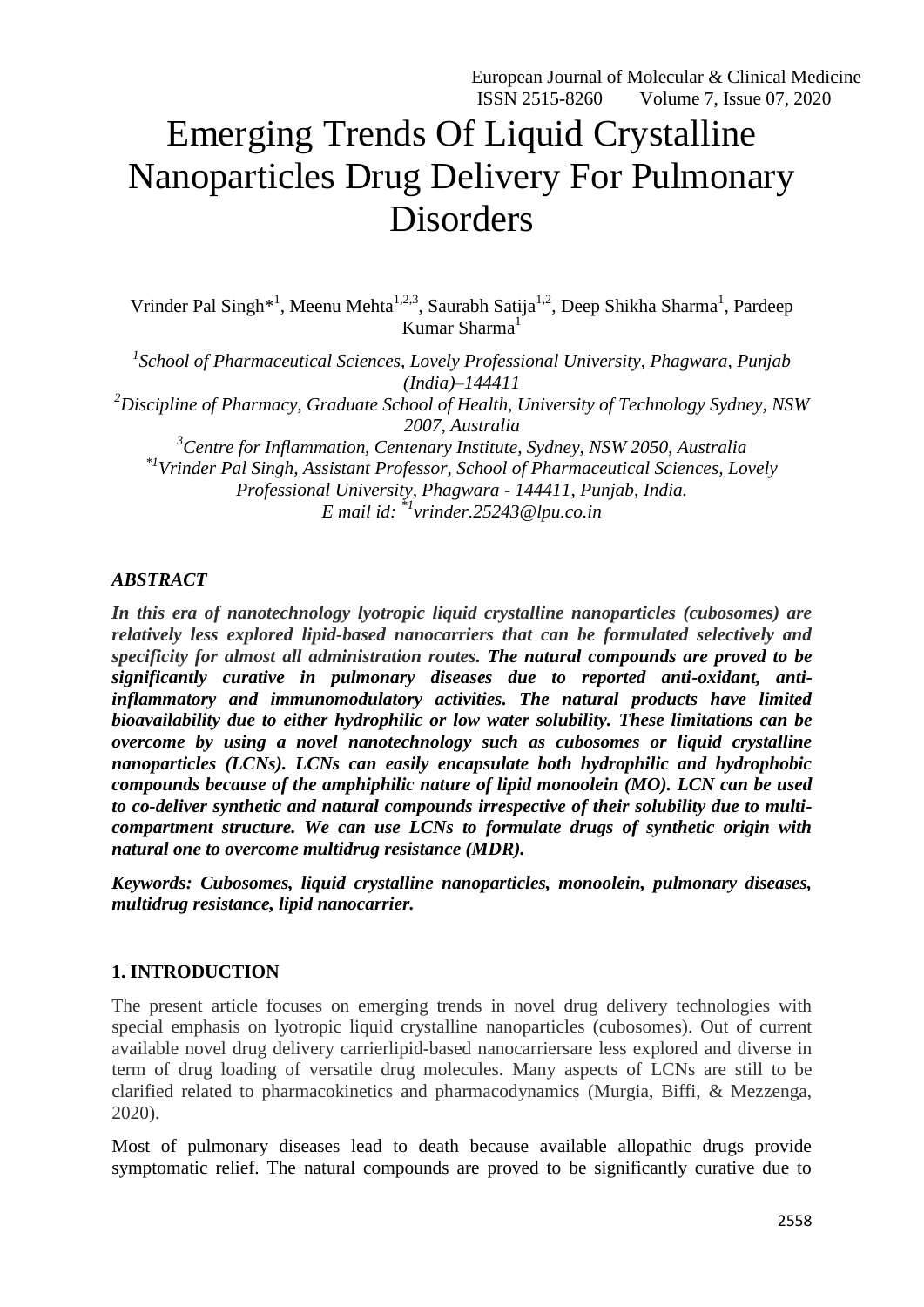reported anti-oxidant, anti-inflammatory and immunomodulatory activities(Sharma *et* al., 2019; Saggu *et al.*, 2014). The natural products have limited bioavailability due to either hydrophilic or low water solubility(M. Mehta et al., 2020; Thakur et al., 2020). The currently available treatments for pulmonary diseases have many limitations such as target delivery, illeffects. There is a immediate need of emerging novel drug delivery system for target and extended release of anti-inflammatory and antioxidants (Dua, Wadhwa, et al., 2019).

In recent years, various efforts have been taken by researchers in the field pulmonary diseases to target synthetic, natural and biological entities. Nanocarriers such as liposomes and nanoparticles have been encapsulated for target delivery of siRNA and miRNA (oligonucleotides) for respiratory diseases (M. Mehta et al., 2019). In another study on respiratory diseases Dua *et al.* have suggested novel drug delivery systems for tuberculosis regimens to overcome patient compliance and toxicity issues. They proposed use of liposomes and lipid nanoparticles to encapsulate existing drug regimens for extended release drug delivery (Dua et al., 2018).

Despite the promising anticancer potential of curcumin, its therapeutic application has been limited, owing to its poor solubility, bioavailability, and chemical fragility (Yong et al., 2019). Crocins available in saffron have shown many activities for respiratory diseases but limited applications due to hydrophilic nature. These limitations can be overcome by using a novel nanotechnology such as cubosomes or liquid crystalline nanoparticles (LCNs). LCNs can easily encapsulate both hydrophilic and hydrophobic compounds because of the amphiphilic nature of lipid monoolein (MO). The dispersion of MO in aqueous phase lead to self-assemble bicontinuous cubes which are well ordered (Mahesh *et al.,* 2014; Mehta *et al*. 2016, Mishra *et al.*, 2018). Poloxamer (P407) is used to stabilize dispersion of LCNs. LCNs have exceptionally higher drug loading capacity along with bioadhesive nature and extended release properties to encapsulate wide range of drugs(Dua, Malyla, et al., 2019). Further surface modification of LCNs with hydrophilic polymers can also be possible to increase muco adhesion and cellular uptake for enhanced bioavailability (Table 1).

# *Evidences supporting need of nanoparticles drug delivery*

Quercetin a natural flavonoid commonly found in many plants, have numerous reported activities such as anti-oxidant, anti-inflammatory, anti-bacterial, anti-diabetic and anti-cancer (D'Andrea, 2015). It has been reported that quercetin significantly reduce LPS- induced inflammation by inhibiting migration and adhesion of macrophages. As quercetin is hydrophobic in nature its applications are limited due to poor intestinal absorption and bioavailability (Cui et al., 2019)**.** 

Yong *et al* investigated anti-inflammatory activity of quercetin loaded LCN and sm-LCN using lipopolysaccharide (LPS) induced human primary bronchial epithelial cell line (BCi-NS1.1). The study showed quercetin encapsulated LCNs significantly enhanced antiinflammatory activity due to bio-adhesive and cell membrane permeability of lipid bilayer of LCNs when compared to quercetin solution in DMSO. The cell membrane permeability in turn resulted in more drug uptake resulted in increased bioavailability (Yong et al., 2019).

Fisetin (FIS) one of the active constituents found in *Cotinus coggygria* tree has various pharmacological activities like anti-oxidant, anti-inflammatory, hypoglycaemic and anticancer. FIS has poor bioavailability because of its hydrophobic nature. There are many drug delivery systems have been developed to overcome these limitations, but current study emphasized on LCNs as a drug delivery system for FIS. FIS-LCNs found to have improved pharmacokinetic properties resulted in better bioavailability of active constituent (P. Mehta, Pawar, Mahadik, & Bothiraja, 2018).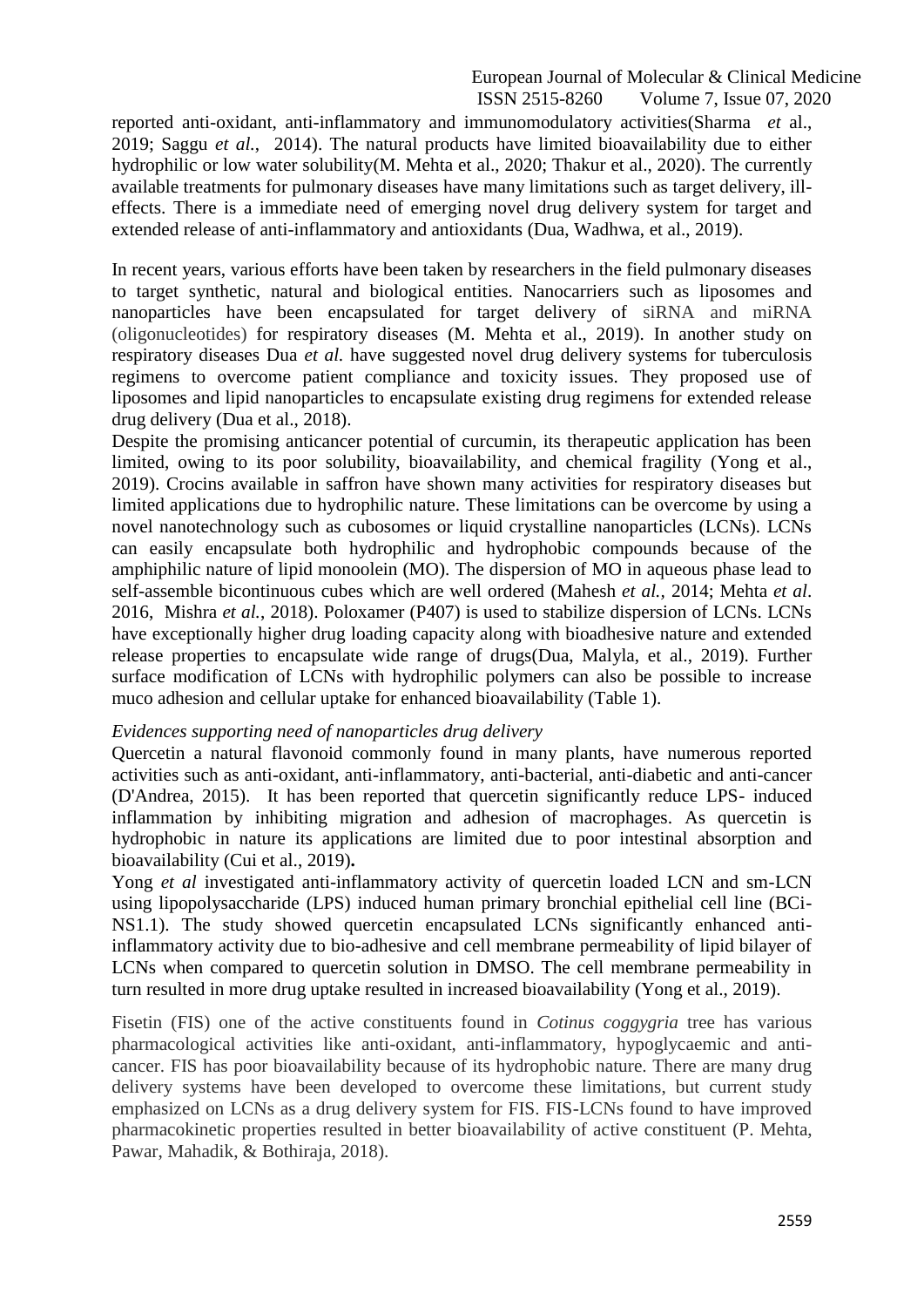Baskaran *et al.* have formulated an aqueous dispersion of curcumin with an MO nanotechnology by dissolving the drug into a solubilizer at the beginning of the preparation procedure, followed by the classic method of preparation of LCN. PEG 400 and RH 40 were found to be best solubilizers because ethylene oxide moiety in both formed hydrogen binding with hydrogens in -OH of the curcumin molecule. This resulted in 100% entrapment of curcumin into an MO-based LCN. The extended release of curcumin was confirmed by stable size and surface charge of LCN dispersion. This study proposed that LCN prepared by MO lead to stable formulation with increased entrapment facilitate cellular uptake for pulmonary drug delivery (Baskaran, Madheswaran, Sundaramoorthy, Kim, & Yoo, 2014).

In another study Abdelaziz *et al*. have prepared LCNs loaded with combination of two anticancer drugs, one from natural origin and second from chemical. The LCNs so prepared loaded with resveratrol (RSV) and pemetrexed (PMX) showed improved entrapment efficiency and extended release of active constituents. PMX-RSV-LCNPs release drug upto 24 hours that resulted in reduced systemic toxicity. *In vitro* study showed improved cytotoxic activity due to bioadhesive nature and increased cellular uptake of PMX-RSV-LCNPs by A549 lung cancer cell lines. These effects were confirmed by in vivo experimentation on lung cancer induced mice (Raza *et al*., 2015). The histopathological and immunohistochemical profiles of mice showed reduced toxicity and improved anti-cancer effects of · PMX-RSV-LCNPs as compared to free drugs(Abdelaziz et al., 2019).

Li *et al* have reported oil of *Brucea javanica* (BJO) and doxorubicin (DOX) loaded LCNs as a therapeutic intervention to treat cancer. BJO has been used as traditional herbal medicine to treat various cancer. It arrests proliferation and metastasis of various tumours. Doxorubicin is very effective anti-cancer candidate acts by inhibition of DNA replication and renders protein synthesis. DOX has a limitation of dose-dependent cardiotoxicity which can be checked by targeted and co-delivery with another molecule. BJO and DOX loaded LCNs proved to be more cytotoxic and capable of reversal of DOX resistance when studied using MCF-7 and DOX resistant MCF-7. Furthermore, researchers showed pH induced phase transition of nanocarriers to maximise therapeutic effects (Li et al., 2019).

Polyphenols obtained from Cornelian cherry (*Cornus mas L.*) have reported antioxidant, anticancer and anti-inflammatory activities. Various studies showed that most of anthocyanins responsible for activities degrade in gastrointestinal tract only unchanged portion cross intestinal mucosa and reach systemic circulation. These limitations can be overcome by target delivery and LCNs (cubosomes) found to be excellent option. A study has been conducted on *Cornus mas* extract (CME) loaded LCNs and *Cornus mas* extract (CME) to compare antioxidant activity of polyphenols. The Folin Ciocalteu assay showed that CME loaded LCNs have higher content of polyphenols even after storage of 60 days as compared to CME. This study suggested higher antioxidant activity of CME loaded LCNs. Furthermore researchers have reported enhanced anti-cancer activity of CME encapsulated LCNs when tested on HT-29 human colon carcinoma cell line (Radbeh, Asefi, Hamishehkar, Roufegarinejad, & Pezeshki, 2020).

#### **2. CONCLUSION**

This review mainly considers the latest researches and importance of liquid crystalline nanoparticles as a proficient drug delivery carrier. In addition, it also takes into account the LCNs specific to pulmonary diseases. It has been found from latest literature view that LCNs are very efficient in encapsulation and delivery of natural as well as synthetic molecules. This is the fact that natural products are curative in nature and exert synergistic effects when used in extract form instead of isolated bioactives. In nearest future liquid crystalline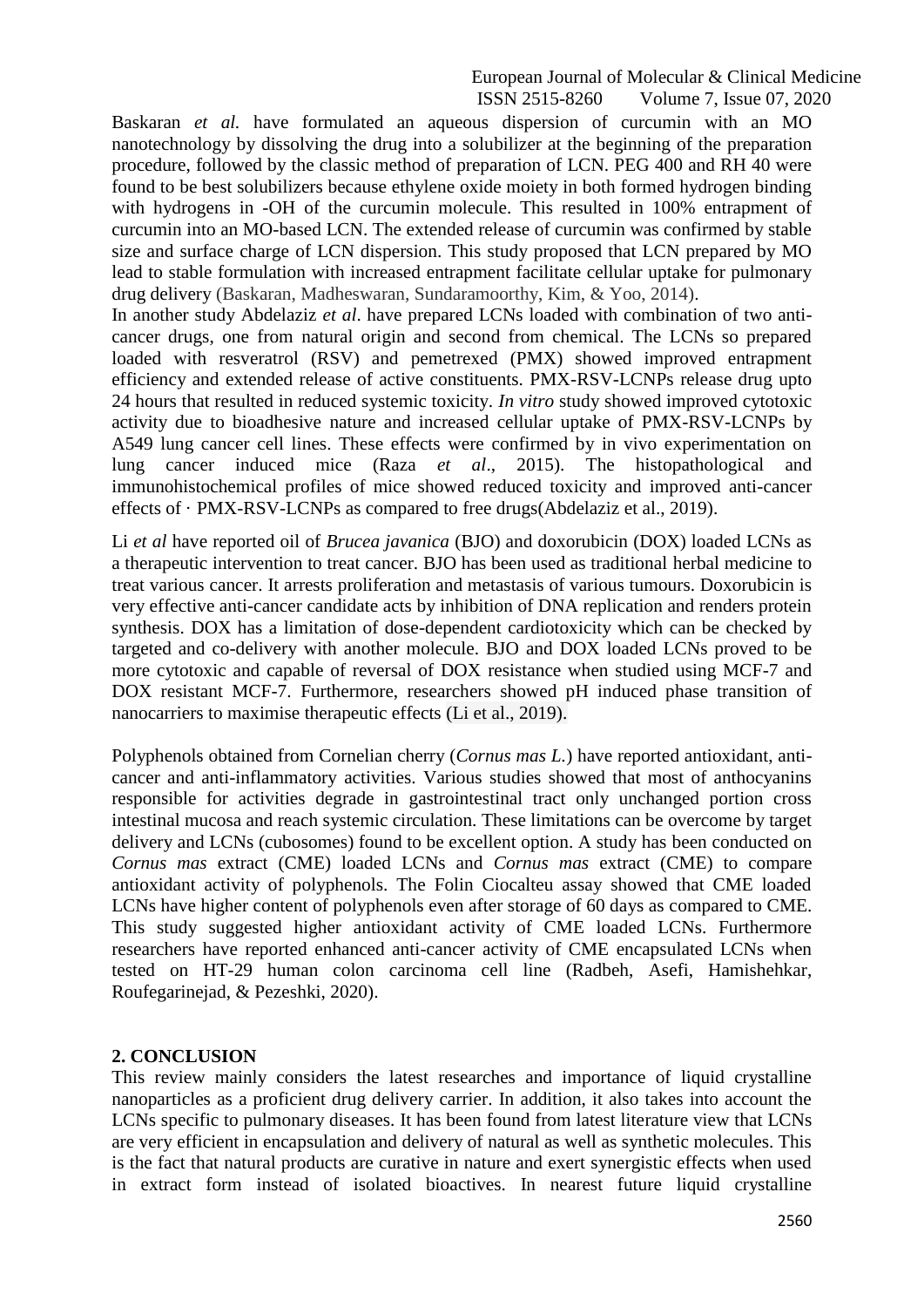nanotechnology will be the game changer to encapsulate and target delivery of natural products for cure of highly mortal diseases. Furthermore, LCN can be used to co-deliver synthetic and natural compounds irrespective of their solubility due to multi-compartment structure. We can use LCNs to formulate drugs of synthetic origin with natural one to overcome multidrug resistance (MDR). It has been obvious now that LCNs can load wide varieties of compounds to target tissues from almost every route of administration. The latest studies related to LCNs have been compiled in (Table 1.) for further references.

| S.             | <b>Polymers</b>                                                     | <b>Active</b>                                                         | <b>Disease</b> | <b>Study</b>                                                                                                                                                                                                                                               | <b>Reference</b>                         |
|----------------|---------------------------------------------------------------------|-----------------------------------------------------------------------|----------------|------------------------------------------------------------------------------------------------------------------------------------------------------------------------------------------------------------------------------------------------------------|------------------------------------------|
| No.            |                                                                     | ingredient                                                            |                |                                                                                                                                                                                                                                                            |                                          |
| $\mathbf{1}$   | Monoolein                                                           | Quercetin                                                             | Asthma         | Anti-inflammatory activity<br>of<br>quercetin loaded LCN and sm-<br>LCN using lipopolysaccharide<br>(LPS) induced human<br>primary bronchial epithelial cell<br>line $(BCi-NS1.1)$                                                                         | (Yong)<br>et<br>al., 2019)               |
| $\overline{2}$ | <b>PEG</b><br>400,<br>RH 40 and<br>M <sub>O</sub>                   | Curcumin                                                              | Cancer         | Curcumin loaded LCNs showed<br>improved cellular uptake by<br>HCT116 in comparison with<br>curcumin dissolved in DMSO.<br>The proposed mechanism was<br>found to be endocytosis.                                                                           | (Baskaran<br>et al., 2014)               |
| 3              | Glyceryl<br>Mono-<br>Oleate<br>(GMO)<br><b>or</b><br>M <sub>O</sub> | Curcumin                                                              | <b>NA</b>      | loaded<br><b>LCNs</b><br>Curcumin<br>improved the extended release<br>properties<br>compared<br>as<br>to<br>curcumin in propylene glycol.<br>Further Cur-LCNs<br>showed<br>395.56% relative bioavailability<br>when compared to<br>curcumin<br>suspension. | (He,<br>Li,<br>Liu, Wu, &<br>Zhai, 2015) |
| $\overline{4}$ | M <sub>O</sub>                                                      | Gambogenic<br>acid                                                    | Cancer         | Gambogenic acid loaded LCNs<br>showed improved cellular uptake<br>by SMMC-7721 in comparison<br>gambogenic<br>with<br>solution.<br>Furthermore,<br><b>GNA-LCNs</b><br>showed enhanced bioavailability<br>along with extended release in<br>vitro.          | (Luo et al.,<br>2015)                    |
| 5              | <b>MO</b>                                                           | Pemetrexed<br>(PMX)<br>and<br>resveratrol<br>(RSV)                    | Lung<br>cancer | Pemetrexed<br>(PMX)<br>and<br>resveratrol (RSV) loaded LCNs<br>have enhanced cytotoxicity due<br>to increased cellular uptake by<br>A549 lung cancer cells.                                                                                                | (Abdelaziz<br>et al., 2019)              |
| 6              | MO                                                                  | of<br>Oil<br><b>Brucea</b><br>javanica<br>(BJO)<br>and<br>doxorubicin | Cancer         | BJO and DOX loaded LCNs<br>proved to be more cytotoxic and<br>capable of reversal of DOX<br>resistance when studied using<br>MCF-7 and DOX resistant MCF-                                                                                                  | (Li et<br>al.,<br>2019)                  |

Table 1. Showing latest liquid crystalline nanocarriers studies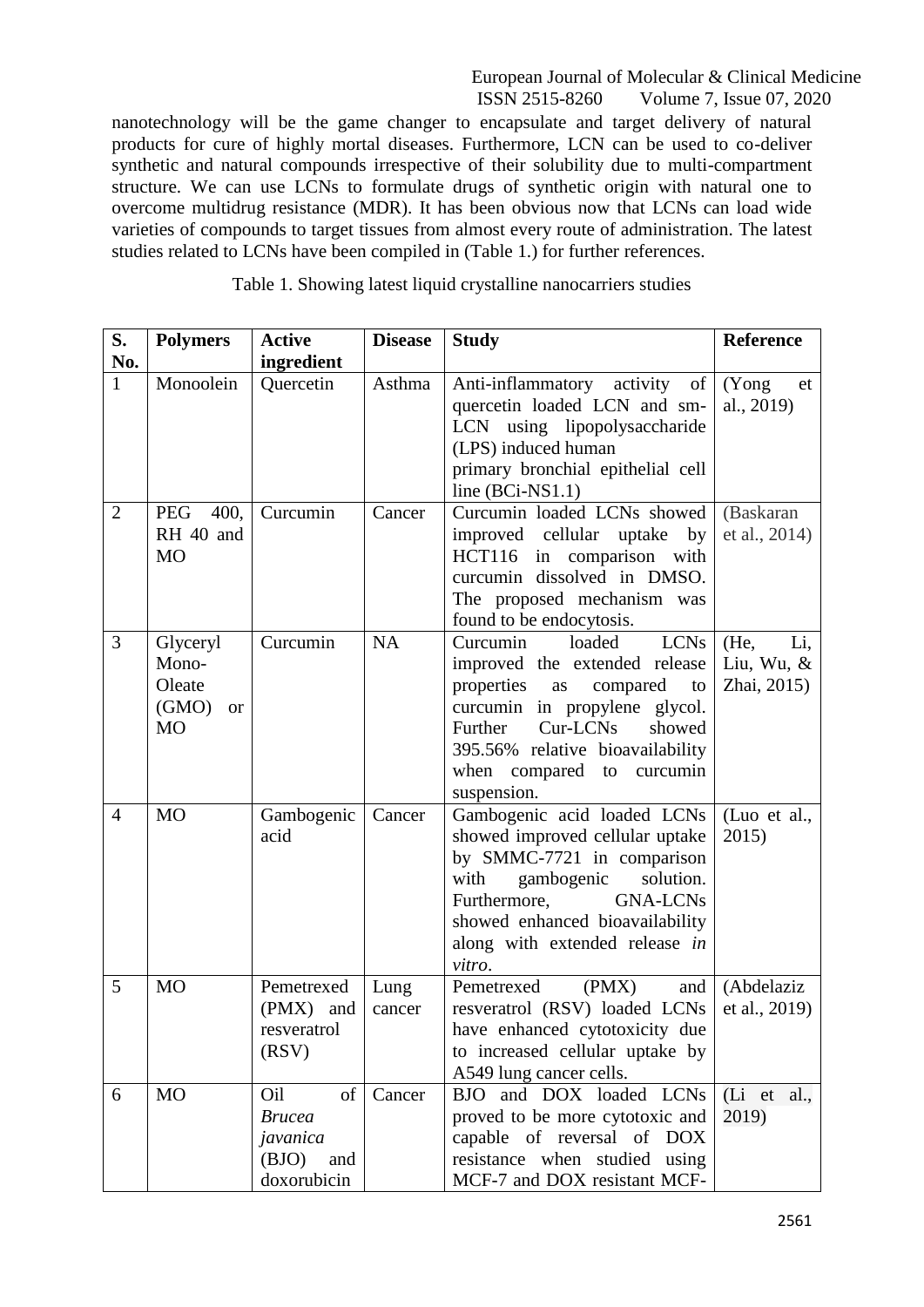| . |  |  |
|---|--|--|

# **2. REFERENCES:**

- [1] Abdelaziz, H. M., Elzoghby, A. O., Helmy, M. W., Samaha, M. W., Fang, J.- Y., & Freag, M. S. (2019). Liquid crystalline assembly for potential combinatorial chemo–herbal drug delivery to lung cancer cells. *International journal of nanomedicine, 14*, 499.
- [2] Baskaran, R., Madheswaran, T., Sundaramoorthy, P., Kim, H. M., & Yoo, B. K. (2014). Entrapment of curcumin into monoolein-based liquid crystalline nanoparticle dispersion for enhancement of stability and anticancer activity. *International journal of nanomedicine, 9*, 3119.
- [3] Cui, S., Wu, Q., Wang, J., Li, M., Qian, J., & Li, S. (2019). Quercetin inhibits LPS-induced macrophage migration by suppressing the iNOS/FAK/paxillin pathway and modulating the cytoskeleton. *Cell Adh Migr, 13*(1), 1-12. doi:10.1080/19336918.2018.1486142
- [4] D'Andrea, G. (2015). Quercetin: A flavonol with multifaceted therapeutic applications? *Fitoterapia, 106*, 256-271. doi:10.1016/j.fitote.2015.09.018
- [5] Dua, K., Malyla, V., Singhvi, G., Wadhwa, R., Krishna, R. V., Shukla, S. D., . . . Hansbro, P. M. (2019). Increasing complexity and interactions of oxidative stress in chronic respiratory diseases: An emerging need for novel drug delivery systems. *Chem Biol Interact, 299*, 168-178. doi:10.1016/j.cbi.2018.12.009
- [6] Dua, K., Rapalli, V. K., Shukla, S. D., Singhvi, G., Shastri, M. D., Chellappan, D. K., . . . Hansbro, P. M. (2018). Multi-drug resistant Mycobacterium tuberculosis & oxidative stress complexity: Emerging need for novel drug delivery approaches. *Biomed Pharmacother, 107*, 1218-1229. doi:10.1016/j.biopha.2018.08.101
- [7] Dua, K., Wadhwa, R., Singhvi, G., Rapalli, V., Shukla, S. D., Shastri, M. D., . . . Chellappan, D. K. (2019). The potential of siRNA based drug delivery in respiratory disorders: Recent advances and progress. *Drug Dev Res, 80*(6), 714-730. doi:10.1002/ddr.21571
- [8] He, X., Li, Q., Liu, X., Wu, G., & Zhai, G. (2015). Curcumin-Loaded Lipid Cubic Liquid Crystalline Nanoparticles: Preparation, Optimization, Physicochemical Properties and Oral Absorption. *J Nanosci Nanotechnol, 15*(8), 5559-5565. doi:10.1166/jnn.2015.10311
- [9] Li, Y., Angelova, A., Hu, F., Garamus, V. M., Peng, C., Li, N., . . . Zou, A. (2019). pH Responsiveness of Hexosomes and Cubosomes for Combined Delivery of Brucea javanica Oil and Doxorubicin. *Langmuir, 35*(45), 14532- 14542. doi:10.1021/acs.langmuir.9b02257
- [10] Luo, Q., Lin, T., Zhang, C. Y., Zhu, T., Wang, L., Ji, Z., . . . Chen, W. (2015). A novel glyceryl monoolein-bearing cubosomes for gambogenic acid: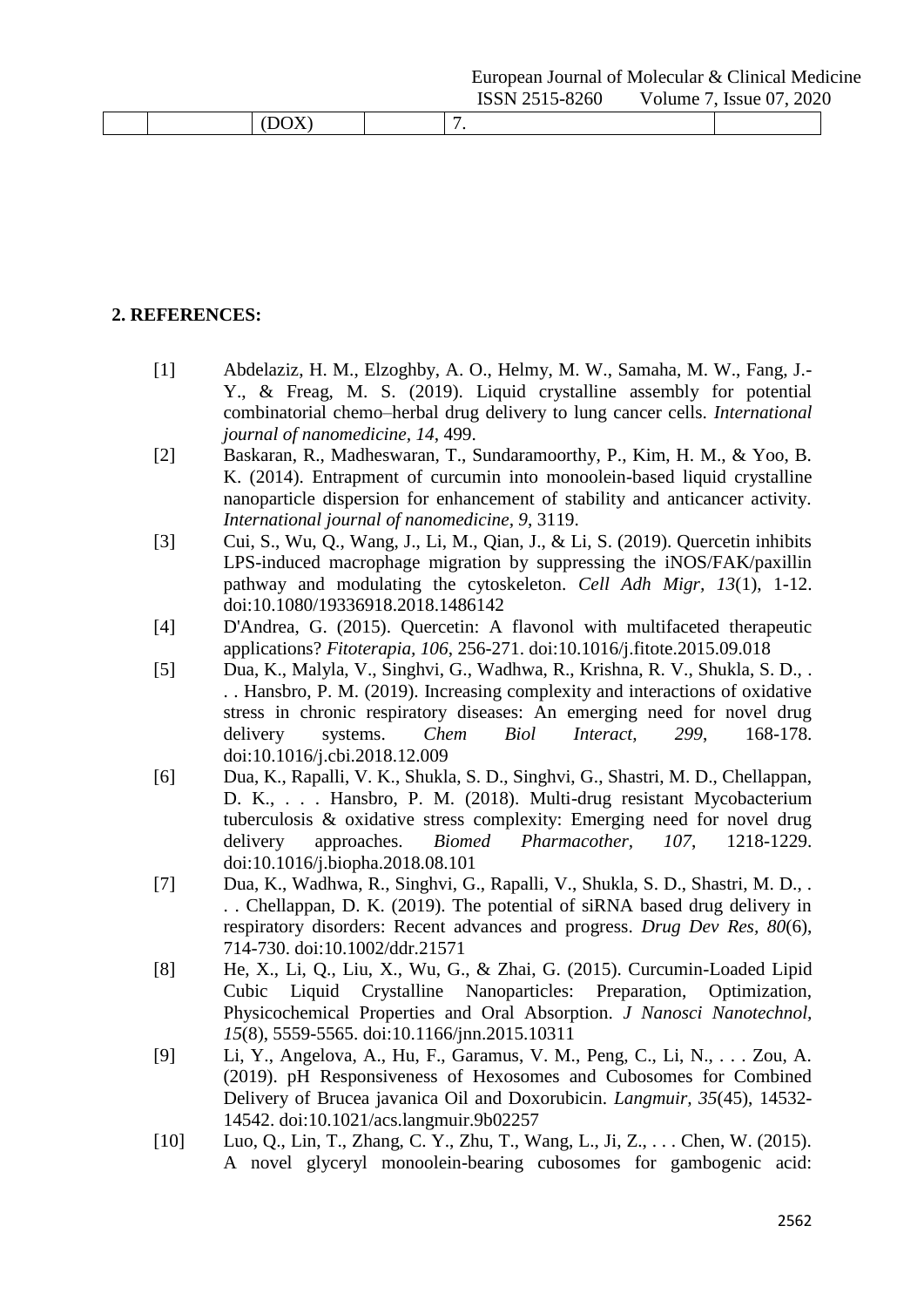Preparation, cytotoxicity and intracellular uptake. *Int J Pharm, 493*(1-2), 30- 39. doi:10.1016/j.ijpharm.2015.07.036

- [11] Mahesh, K. V., Singh, S. K., & Gulati, M. (2014). A comparative study of topdown and bottom-up approaches for the preparation of nanosuspensions of glipizide. *Powder technology*, *256*, 436-449.
- [12] Mehta, C. M., Srivastava, R., Arora, S., & Sharma, A. K. (2016). Impact assessment of silver nanoparticles on plant growth and soil bacterial diversity. *3 Biotech*, *6*(2), 254.
- [13] Mehta, M., Deeksha, Tewari, D., Gupta, G., Awasthi, R., Singh, H., . . . Satija, S. (2019). Oligonucleotide therapy: An emerging focus area for drug delivery in chronic inflammatory respiratory diseases. *Chem Biol Interact, 308*, 206- 215. doi:10.1016/j.cbi.2019.05.028
- [14] Mehta, M., Dhanjal, D. S., Paudel, K. R., Singh, B., Gupta, G., Rajeshkumar, S., . . . Dua, K. (2020). Cellular signalling pathways mediating the pathogenesis of chronic inflammatory respiratory diseases: an update. *Inflammopharmacology*, 1-23. doi:10.1007/s10787-020-00698-3
- [15] Mehta, P., Pawar, A., Mahadik, K., & Bothiraja, C. (2018). Emerging novel drug delivery strategies for bioactive flavonol fisetin in biomedicine. *Biomedicine & Pharmacotherapy, 106*, 1282-1291.
- [16] Mishra, V., Bansal, K. K., Verma, A., Yadav, N., Thakur, S., Sudhakar, K., & Rosenholm, J. M. (2018). Solid lipid nanoparticles: Emerging colloidal nano drug delivery systems. *Pharmaceutics*, *10*(4), 191.
- [17] Murgia, S., Biffi, S., & Mezzenga, R. (2020). Recent advances of non-lamellar lyotropic liquid crystalline nanoparticles in nanomedicine. *Current Opinion in Colloid & Interface Science*.
- [18] Radbeh, Z., Asefi, N., Hamishehkar, H., Roufegarinejad, L., & Pezeshki, A. (2020). Novel carriers ensuring enhanced anti-cancer activity of Cornus mas (cornelian cherry) bioactive compounds. *Biomed Pharmacother, 125*, 109906. doi:10.1016/j.biopha.2020.109906
- [19] Raza, K., Thotakura, N., Kumar, P., Joshi, M., Bhushan, S., Bhatia, A., & Katare, O. P. (2015). C60-fullerenes for delivery of docetaxel to breast cancer cells: a promising approach for enhanced efficacy and better pharmacokinetic profile. *International journal of pharmaceutics*, *495*(1), 551-559.
- [20] Saggu, S., Sakeran, M. I., Zidan, N., Tousson, E., Mohan, A., & Rehman, H. (2014). Ameliorating effect of chicory (Chichorium intybus L.) fruit extract against 4-tert-octylphenol induced liver injury and oxidative stress in male rats. *Food and chemical toxicology*, *72*, 138-146.
- [21] Sharma, A., Shahzad, B., Kumar, V., Kohli, S. K., Sidhu, G. P. S., Bali, A. S., & Zheng, B. (2019). Phytohormones regulate accumulation of osmolytes under abiotic stress. *Biomolecules*, *9*(7), 285.
- [22] Thakur, A. K., Chellappan, D. K., Dua, K., Mehta, M., Satija, S., & Singh, I. (2020). Patented therapeutic drug delivery strategies for targeting pulmonary diseases. *Expert Opin Ther Pat*(just-accepted), 1-13. doi:10.1080/13543776.2020.1741547